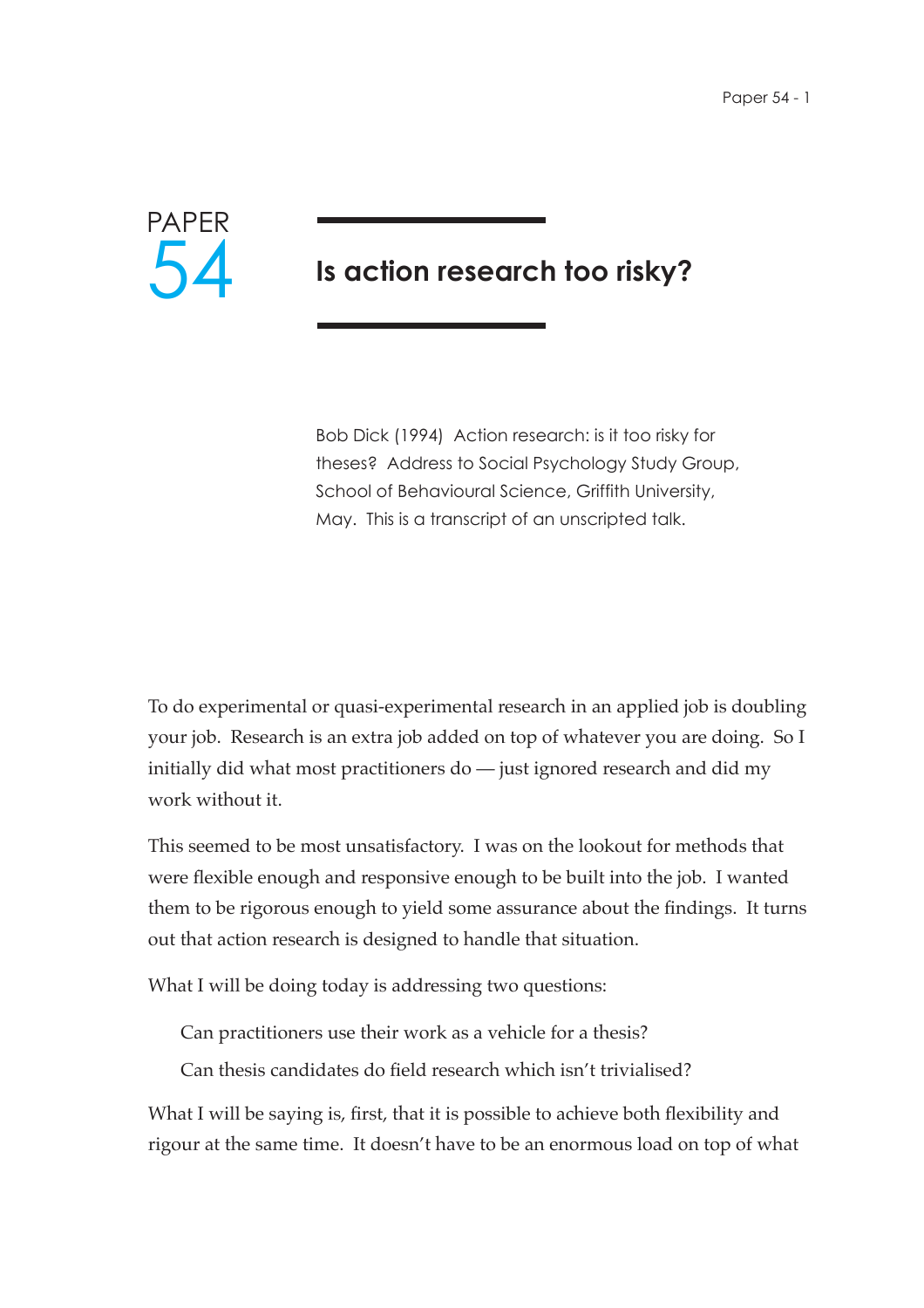you are already doing. It seems to me that the report that people get on their thesis is to some extent about how well they have written it up. People are very creative about telling lies — it is usually possible to make a poor study look good on paper. Unfortunately it is also easy to make a good study look really poor. I think that is what a lot of people finish up with. So I also want to talk about what an action research thesis might look like.

The second point comes out of a paper that Chad Perry wrote some while ago. Chad was supervising action research theses at QUT. Because of the risks, what he encourages people to do is to make the thesis look as close to a traditional thesis as they can. I can understand his reasons for doing that. It reduces the risk. I know many people have found it helpful.

I also think his paper sells action research short. By making it appear what it isn't, it actually disguises some of its best features. I prefer an approach which does justice to action research.

# **What is action research?**

For those of you who are relative novices, "What is action research?" For this audience it may be easiest to contrast it to experimental and quasi-experimental research.

Experimental research is most easily and effectively done when you have a precise research question. The more precise the research question is, the easier it is to design a program of study and data analysis to answer that question.

My practice is consultancy. Those of you who do consultancy know that wherever you start turns out to be the wrong place. The buzz that I get out of consultancy is precisely because that. There is a constant threat that my next step will take me out of my depth. It's pointless to say that I can start with a precise research question. I can't.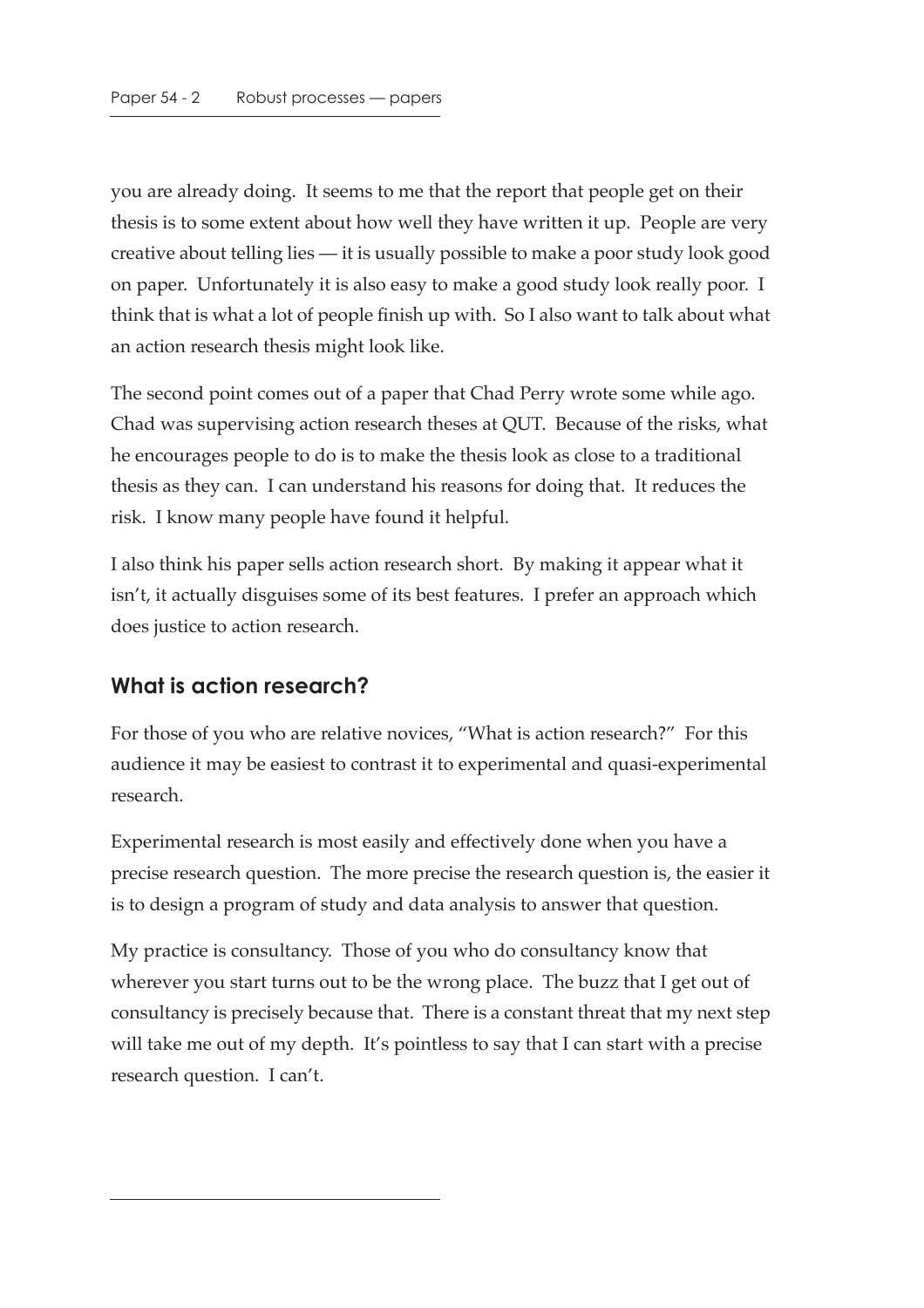Let me illustrate. Some colleagues and I have recently completed an evaluation at the campus here at Griffith. I can talk about it because it is going to be made public. We helped to evaluate the "Offices" program in the law school. We used interviewing as our major data collection method. We conducted each interview like this ...

After introducing ourselves and telling people about what the guarantees were, we asked them, "Tell me about offices?" We kept them talking for about 45 minutes without asking any further questions.

This was our way of guaranteeing that the data we were given was not determined by our questions but came from the respondents. That is quite an open-ended approach. If you were trying to solve a precise question, it wouldn't be the way to go about it.

So somehow we need a methodology that will start with really fuzzy, openended questions. Because the initial question is fuzzy, the methods for collecting the data have to be quite general — capable of handling just about anything that may arise. So you could refer to those as fuzzy methods.

I was explaining this to some postgraduates at the Southern Cross University (before it became Southern Cross University). In the audience was a conventional researcher, a biologist. He came along because he had heard about action research but didn't know much about it. When I talked about fuzzy questions and fuzzy methods he stood up and he smiled broadly. He said, "Ahah. If you try to answer fuzzy questions with fuzzy methods, the best you can hope for is fuzzy answers."

And he was right, absolutely. The point is, though, that action research is a cyclical process. This means that you can then use those fuzzy answers to ask less fuzzy questions on a second run. You can be a bit more precise about the questions you ask or the methods you use to collect the data. So the answer too is less fuzzy on the second run.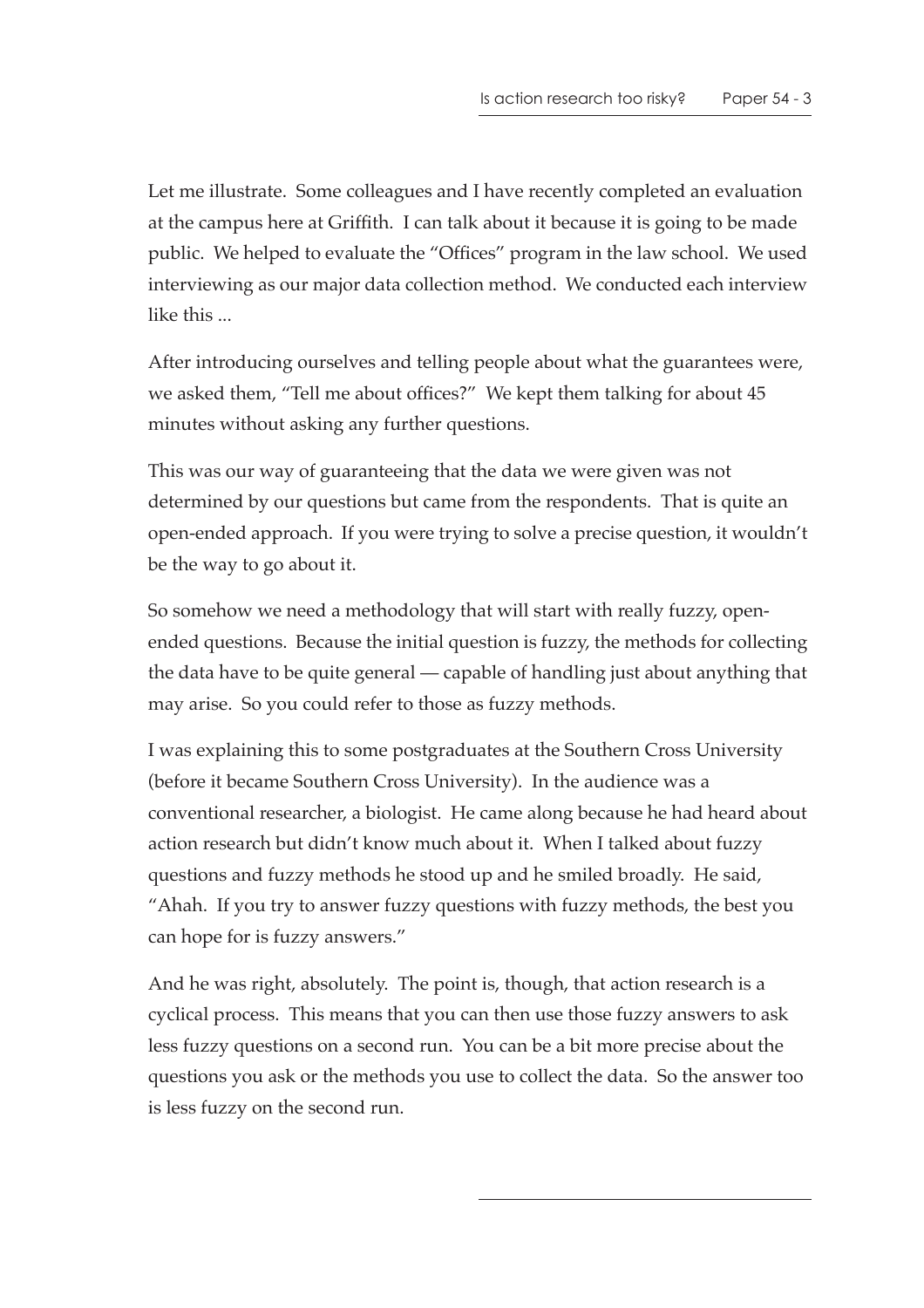You can build in sufficient cycles. You can be sceptical and seek out disconfirming evidence as you go. This can give you definitive answers from fuzzy questions. There are lots more sophisticated ways of describing action research but I think that sufficiently captures the heart of it.

I have been trying to read the some philosophy of science lately. I can understand why many people don't. Every so often I come across a philosopher who writes in simple English. But it's a rare occurrence. Denis Philips is an exception. He has written a number of recent books on the philosophy of science.

He quotes John Dewey, the educationalist who wrote late last century and to some extent the beginnings of this century. Dewey anticipated much current philosophy of science. He said that you can never be sure that your findings really tell you anything. The most people hope for is, in his words, " to have a warrant for your assertion".

You can aim your research towards producing a warrantable assertion. You are trying to find out the truth. Because no-one quite knows what the truth is, you don't know when you get there. So the point is to be able to make a sufficient case for the assertions you make, a warrantable assertion. A thesis is a document which builds an adequate case, a warrantable assertion, about its conclusions.

Paul Ledington (a soft-systems methodologist) and I are supervising an action research thesis on the learning organisation. Selena, the researcher, asked us, "What is a thesis?" Paul said, "It is a large piece of work with one original sentence in it somewhere." I thought that is a great way of thinking about it. It would be good if it had more than one new sentence. But one new sentence is all it really needs — the rest of the thesis is actually there to justify the one sentence.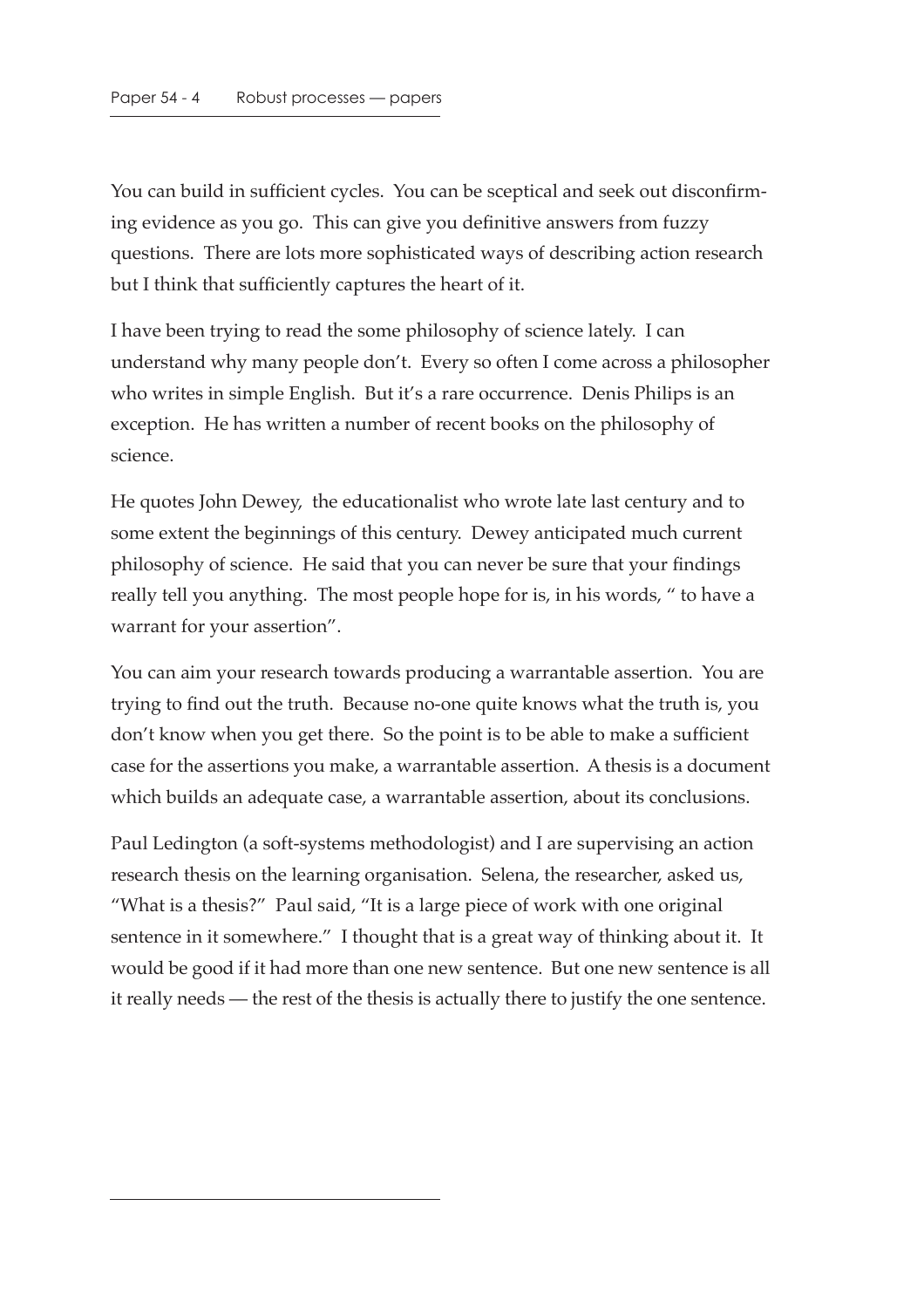#### **How do you make a warrantable assertion?**

So how do you go about making a warrantable assertion? At the end of the study you'll know what the new sentence is — how are you going to fill a whole bloody thesis? The warrantable assertion is going to be drawn from your interpretation of your data and so somehow or other the interpretation has to be solid and the data on which it is based has to be solid. And so the methods that you are using in the field somehow or other have to assure both data and interpretation.

One of the distinguishing characteristics of action research compared with experimental and quasi-experimental paradigms or ethnographic paradigms, is that the data collection and interpretation proceed at the same time. In other words you collect a little bit of data, you interpret it, and then collect a bit more data and then you interpret that. So you are working in cycles, you are refining your methods and your questions and answers as you go. The building in of both data collection and interpretation into each cycle, is part of where the rigour really comes from. It then means that it gives you many opportunities to challenge your findings. So in a sense, one cycle of an action research study is somewhat similar to one experiment when using experimental or quasiexperimental research.

### **Generalisability**

One of the major complaints about action research by experimentalists is that it doesn't give generalisable results. That is not true by the way but it is part true. It is true that it is more difficult to generalise from action research than from much research because generalisability is not what the action researcher is pursuing. What the action researcher is pursuing is relevance to the situation because the thing about action research, as its name implies, is that it is supposed to produce two sets of outcomes. It is supposed to produce change and it is supposed to produce research, understanding, knowledge at the same time.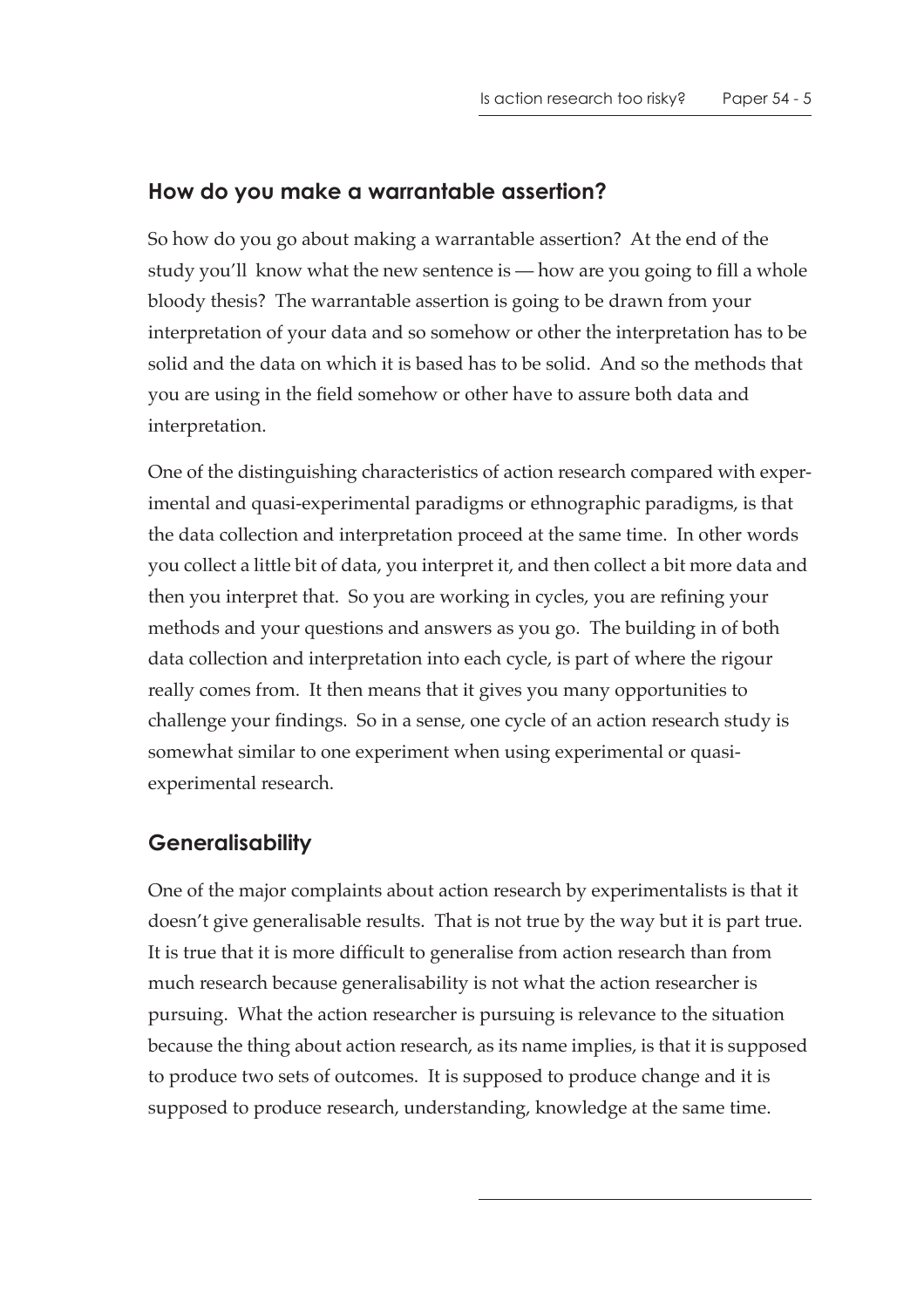Experimental and ethnographic research, doesn't have to worry about the action half of it — they just have to ensure the findings. And it is that need for action that means that ethnographic paradigms don't work well and experimental paradigms work only with extreme difficulty.

Now let me be quite clear about this — I am not knocking experimental or ethnographic paradigms. All I am arguing for is the fitness of different paradigms for different situations and different research questions. And what I am saying is if you are working as a practitioner and you are looking for a research paradigm that allows you to build research easily and effectively into your practice, and in addition you would like to get a thesis out of it, then action research is likely to be an easier choice than either experimental or ethnographic research.

One of the ways in which you can secure more generalisability, if that is important to you, is by doing multiple studies. So instead of doing one case study for instance you could do two. If you have chosen them to be pretty diverse, then those things that you find in both of them, it seems to me, can with some caution be generalisable beyond the two studies.

You will notice the general philosophy then that action researchers tend to use maximum diversity samples, not random samples. You want maximum payoff from the time that you put into data collection because you don't get any credit for the enormous amount of legwork that you put into field studies. I understand why people do theses in a laboratory. I did it myself.

# **Drawing on the literature**

One of the things that really gets nasty comments from experimental researchers about action research is that there is no point doing a literature review at the front end of your study. You don't know what literature will turn out to be relevant. That depends on where the study leads you. So once again the demands of being responsive to the situation, means that it is pointless trying to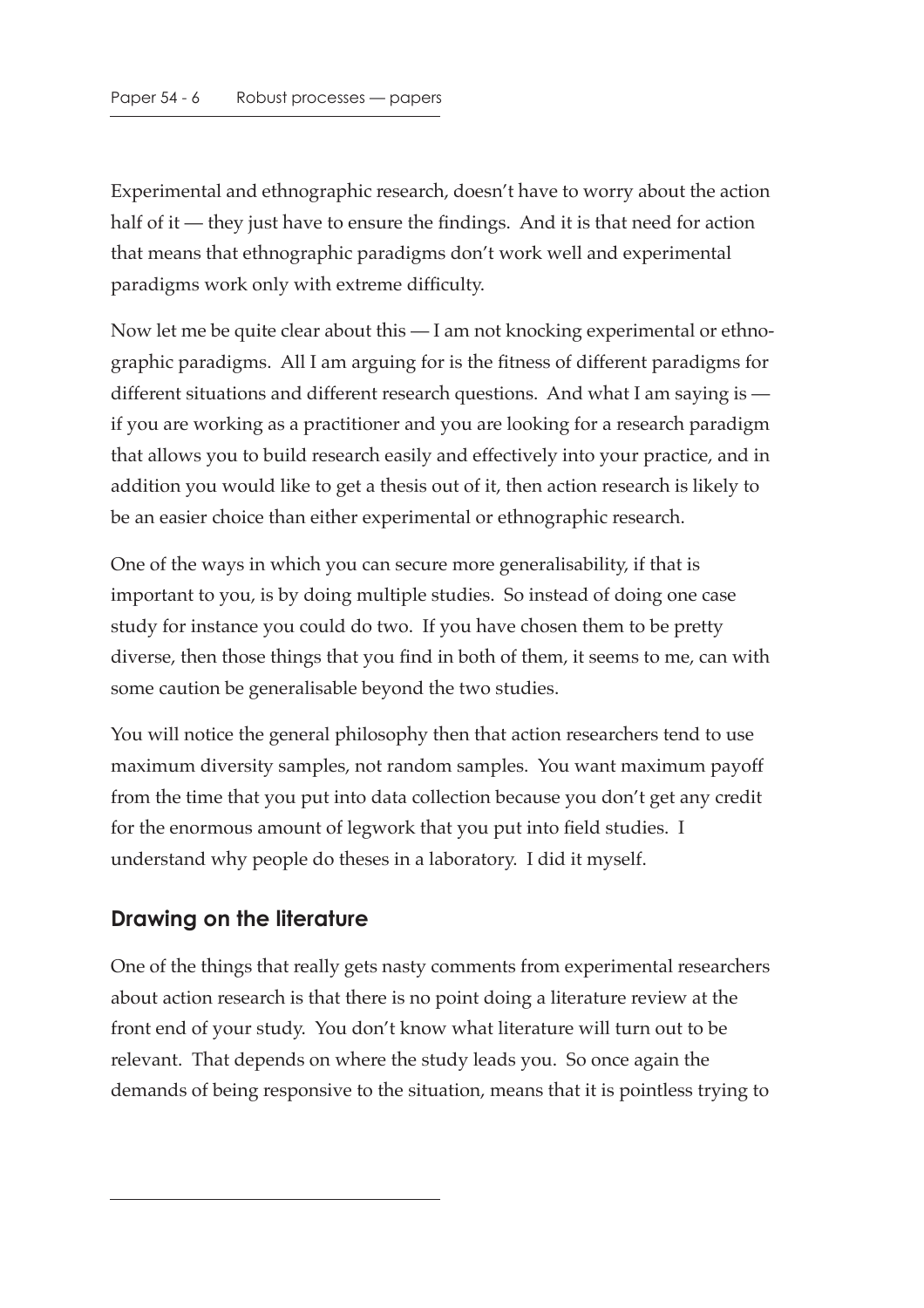read all the relevant literature. It might be everything in the library and I don't know that any of you have the time to do that. Most people of my acquaintance certainly do not. In fact it seems to me that the most demanding part of action research, is the literature review because it means that you really have to have good archiving skills to be able to identify which literature is relevant. You will notice that what this also means that even if you start out researching what you think is psychology, where you finish up is likely to be psychology and 5 million other things as well. You will likely sample a far wider literature. Compared to that, researching a limited literature ahead of time may appear to you something of a luxury.

What do you want to be able to say at the end of the thesis, in terms of justifying your one new sentence? "This interpretation emerged early in the thesis. I went out of my way to look for disconfirming data. I went out of my way to find disconfirming interpretations. I went out of my way to find disconfirming literature. I was unable to." Being able to make that kind of assertion is what makes your conclusion warrantable. And so this notion is tight cycles and search for disconfirming evidence through the data, through your interpretations and the literature as you go. So each cycle looks like that. So far I am concentrating on the big picture rather than specific methods.

# **How do you write up action research?**

Most of the action research theses I have examined, are written chronologically. First I did this, then I did this, I did this ...... If you are impressed by size it gives you very large theses. It also gives you very boring and repetitious theses. I don't believe that is the way to go.

Conventional wisdom is that a thesis is organised around a research question. If you have a precise research question, that makes a lot of sense. You could just as easily say, though, that a conventional thesis is written around the conclusion. It is the single thread of argument that goes all the way from the research question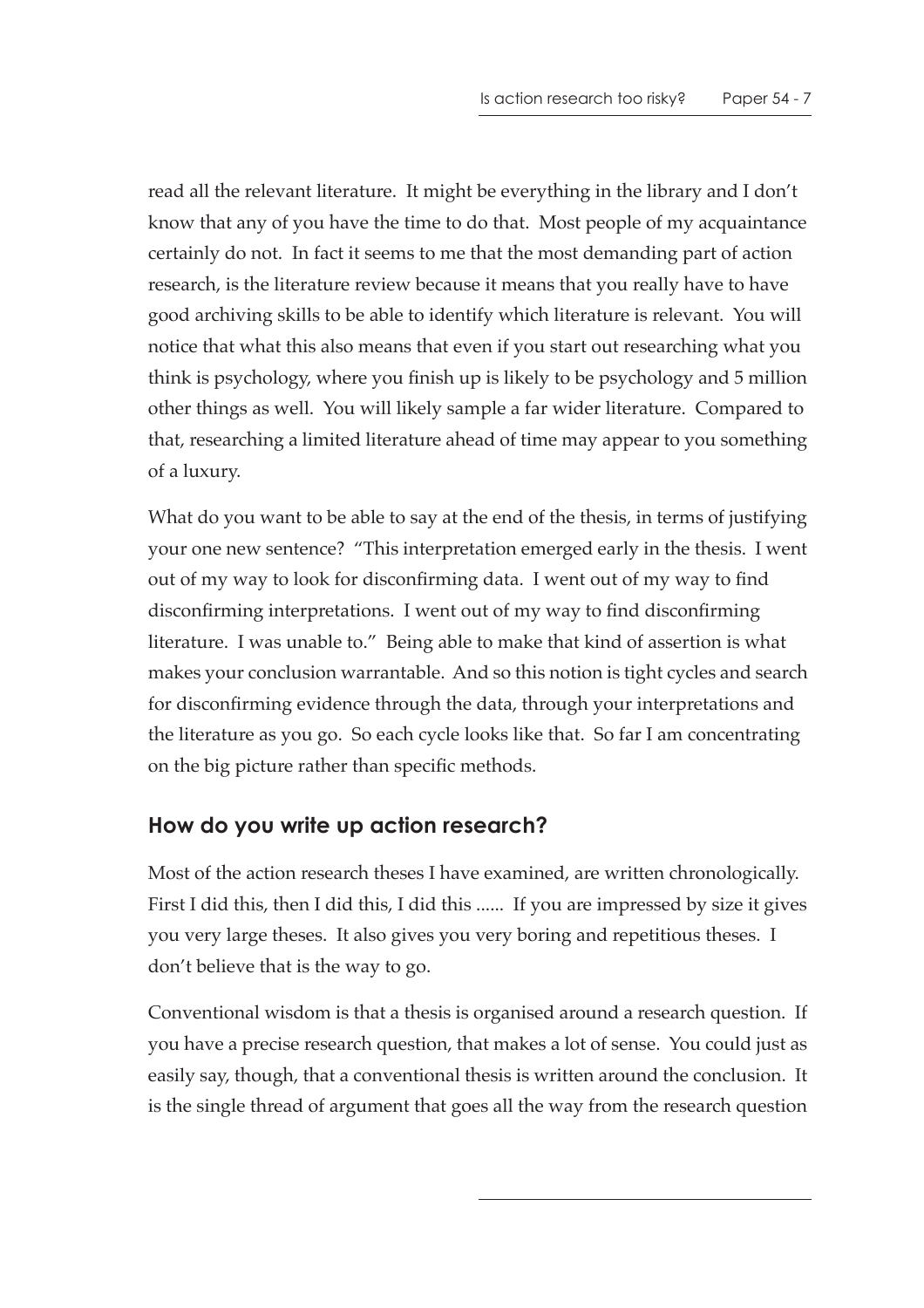to the end. So why not organise an action research thesis around the conclusion? I think you can make a case for that as, in a sense, the functional equivalent.

In action research the starting question is too fuzzy to act as an organising principle for the research. Organising around the conclusion is likely to give a much neater, much less repetitious, much shorter and, I suspect, a much easier to write thesis.

#### **Structure of an action research thesis**

Leaving a few things out, here is a thumbnail sketch of what a thesis might look like in overall structure. There will be an introduction. It won't be the conventional literature review — you don't know what literature is relevant at the start of the study. It is likely to justify the choice of the client and company. Sometimes you don't even start with a research question at all. Sometimes you start with a client. You begin to work with that client to start to find out what is desirable from the client's point of view.

Then you have to justify the paradigm, action research, and the methodology whatever it happens to be. It might be Chris Argyris' action science or it might be the Deakin University model or be some of the evaluation models or Peter Checkland's soft systems methodology. These are more or less step by step methodologies that fit roughly within the action research framework.

Then there is the actual data collection and interpretation methods used: interviewing or focus groups or surveys. There is nothing that says it has to be qualitative although it mostly is for responsiveness. If you are using qualitative data, then that goes so much against some people's expectations that unfortunately you have to argue specifically for the use of qualitative data.

One of the unfair things about the world, becomes apparent when you do a study that uses the paradigm case of conventional experimental research. Pick a control group. Randomly allocate to the two groups. Treat the two groups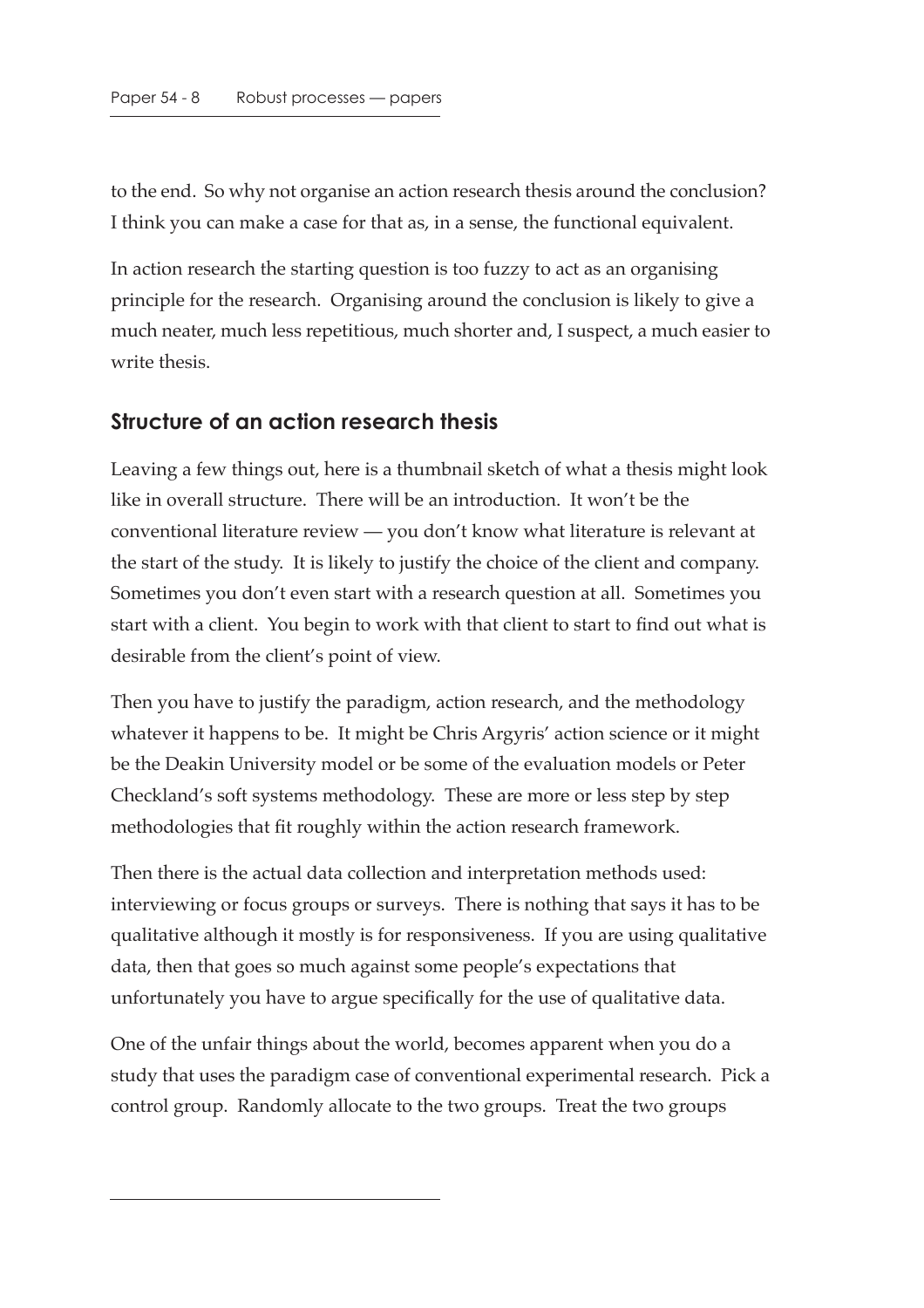entirely identically except for the treatment. Use pre and post measures for the dependent variables. (That is a pretty easy way to do research when you think about it.) That is the kind of mental model people have for good research.

There is also a belief that quantification is better than using qualitative data. I agree with that, by the way, all else being equal. But in field settings you have to leave so much out to go quantitative. You have to invest so much effort into developing your metric. Then the problem changes and you are left with a metric that doesn't fit. So it is mostly qualitative. At the present time you have to argue for it if you are using qualitative data.

(That's not true, by the way, if you are using the ethnographic paradigm. In that case you would have to argue for the use of quantitative data if you are using it within the paradigm. I went to a Conference in Copenhagen a few years ago on organisational culture. The people there were mainly European and quantitative was a dirty word. It is amazing how much of what we do is a matter of fashion.)

There is likely to be a methods section which will describe both the methodology and methods that you used and describe it in such a way that it is evident how much rigour is built into what you do. There will be something that looks remotely like a results section which contains the new sentences.

Here's my guess about how it will go from there. Each major conclusion will probably have a chapter to itself. Each chapter will have the argument supporting that assertion. There you will also find the statement that "despite trying to find disconfirming evidence I couldn't ".

There will be some other bits and pieces as well. Among other things there will be a final chapter. Here you might include the minor conclusions ( or give them a chapter) and important things about future directions. You will also do the obligatory things like telling people what was wrong with the study and why some things didn't happen and how they have been taken into account in your